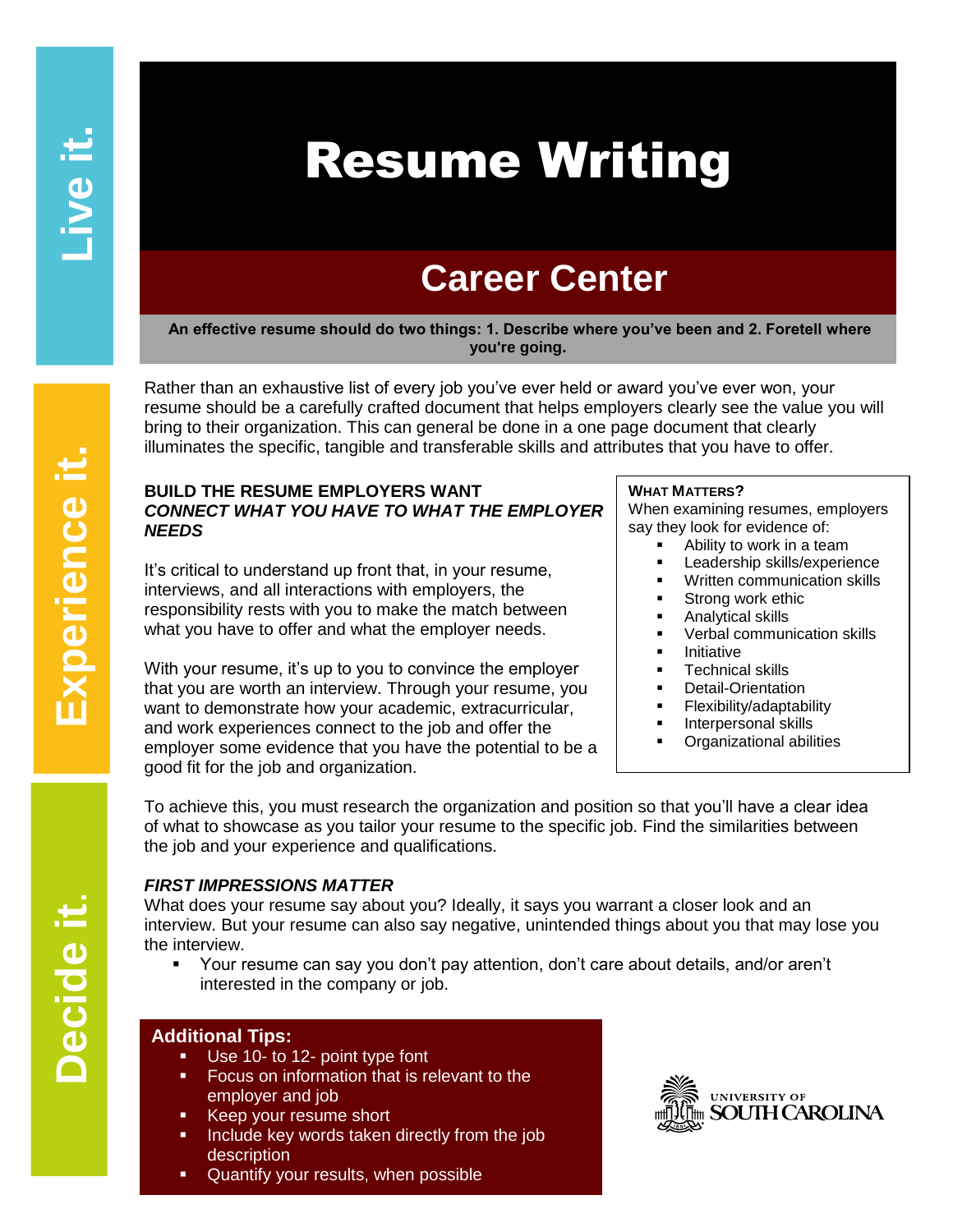# **SUGGESTED RESUME FORM**

| <b>SECTION</b>                                     | <b>BASICS</b>                                                                                                                                                                                                                                                                                                                                                                                                                                            | <b>SUGGESTIONS</b>                                                                                                                                                                                                                                                                                                                                                                    |
|----------------------------------------------------|----------------------------------------------------------------------------------------------------------------------------------------------------------------------------------------------------------------------------------------------------------------------------------------------------------------------------------------------------------------------------------------------------------------------------------------------------------|---------------------------------------------------------------------------------------------------------------------------------------------------------------------------------------------------------------------------------------------------------------------------------------------------------------------------------------------------------------------------------------|
| <b>CONTACT</b><br><b>INFORMATION</b>               | Name, address, phone number and email<br>address should always be at the top of the<br>page.<br>Always include area code/zip code<br>For current students, list both college and<br>٠<br>home address                                                                                                                                                                                                                                                    | Be sure your voicemail and email<br>٠<br>address are business-appropriate!<br>Your name should always be at<br>٠<br>least a 16pt font.                                                                                                                                                                                                                                                |
| <b>OBJECTIVE</b><br>(OPTIONAL)                     | An objective is used to demonstrate you are<br>٠<br>directed in your internship/job search<br>If it is too general, it will not help you and<br>could potentially work against you                                                                                                                                                                                                                                                                       | Do not use an objective at a<br>٠<br>career fair.<br>No objective is needed if you<br>include a cover letter. If possible,<br>always provide a cover letter in<br>your application!                                                                                                                                                                                                   |
| <b>EDUCATION</b>                                   | Begin with your most recent educational<br>٠<br>experience. Include the university, the<br>degree you expect to earn or have earned<br>(Bachelor of Science or Bachelor of Arts),<br>your major/minor, and GPA<br>List study abroad or other colleges attended<br>for a significant amount of time.                                                                                                                                                      | The emphasis on your GPA will<br>$\blacksquare$<br>vary by employer. If your GPA is a<br>3.0 or higher, we recommend that<br>you include it on your resume. If<br>lower than a 3.0, you may<br>consider omitting it.<br>Some students may only list their<br>п<br>major GPA if it is higher, rather<br>than their overall GPA.                                                        |
| <b>HONORS</b><br>(OPTIONAL)                        | Include academic honors such as Dean's<br>٠<br>List, scholarships, and honor societies.                                                                                                                                                                                                                                                                                                                                                                  | Honors may be listed under a<br>separate heading or as a<br>subsection under Education.                                                                                                                                                                                                                                                                                               |
| <b>RELEVANT</b><br><b>COURSEWORK</b><br>(OPTIONAL) | You may want to list courses you have<br>taken that are relevant to the internship or<br>job.<br>List the name of the course (Organizational<br>Psychology)                                                                                                                                                                                                                                                                                              | Relevant courses can be helpful if<br>٠<br>you do not necessarily have a lot<br>of hands-on experiences. Talk<br>with your Career Coach about<br>which courses to highlight for each<br>position.                                                                                                                                                                                     |
| <b>EXPERIENCE</b>                                  | Include any employment, internships,<br>٠<br>significant campus leadership roles,<br>volunteer work, research, and relevant class<br>projects.<br>Include your title, name of organization,<br>$\blacksquare$<br>location (city, state), and range of dates for<br>each position (Aug 20xx-May 20xx)<br>Emphasize accomplishments, skills,<br>٠<br>abilities, duties, and responsibilities<br>appropriate to the position for which you are<br>applying. | Refrain from using passive<br>٠<br>language when describing your<br>accomplishments. Instead, use<br>phrases beginning with action<br>verbs.<br>Do not use pronouns in your<br>٠<br>bullet points<br>You do not need to restrict this<br>٠<br>category to paid experience.<br>You may wish to separate this<br>٠<br>section into "Related Experience"<br>and "Additional Experience". |
| <b>ACTIVITIES</b>                                  | List college-related activities including<br>student government, fraternities/sororities,<br>student clubs, sports activities, etc. that are<br>not mentioned elsewhere.                                                                                                                                                                                                                                                                                 | Be sure to note offices held and<br>٠<br>committee involvement.                                                                                                                                                                                                                                                                                                                       |
| <b>SKILLS</b>                                      | Foreign languages, computer skills, and<br>Ξ<br>other relevant skills should be included.                                                                                                                                                                                                                                                                                                                                                                | List level of fluency/proficiency<br>٠<br>with languages/computer skills<br>(Do not overstate your<br>competence).                                                                                                                                                                                                                                                                    |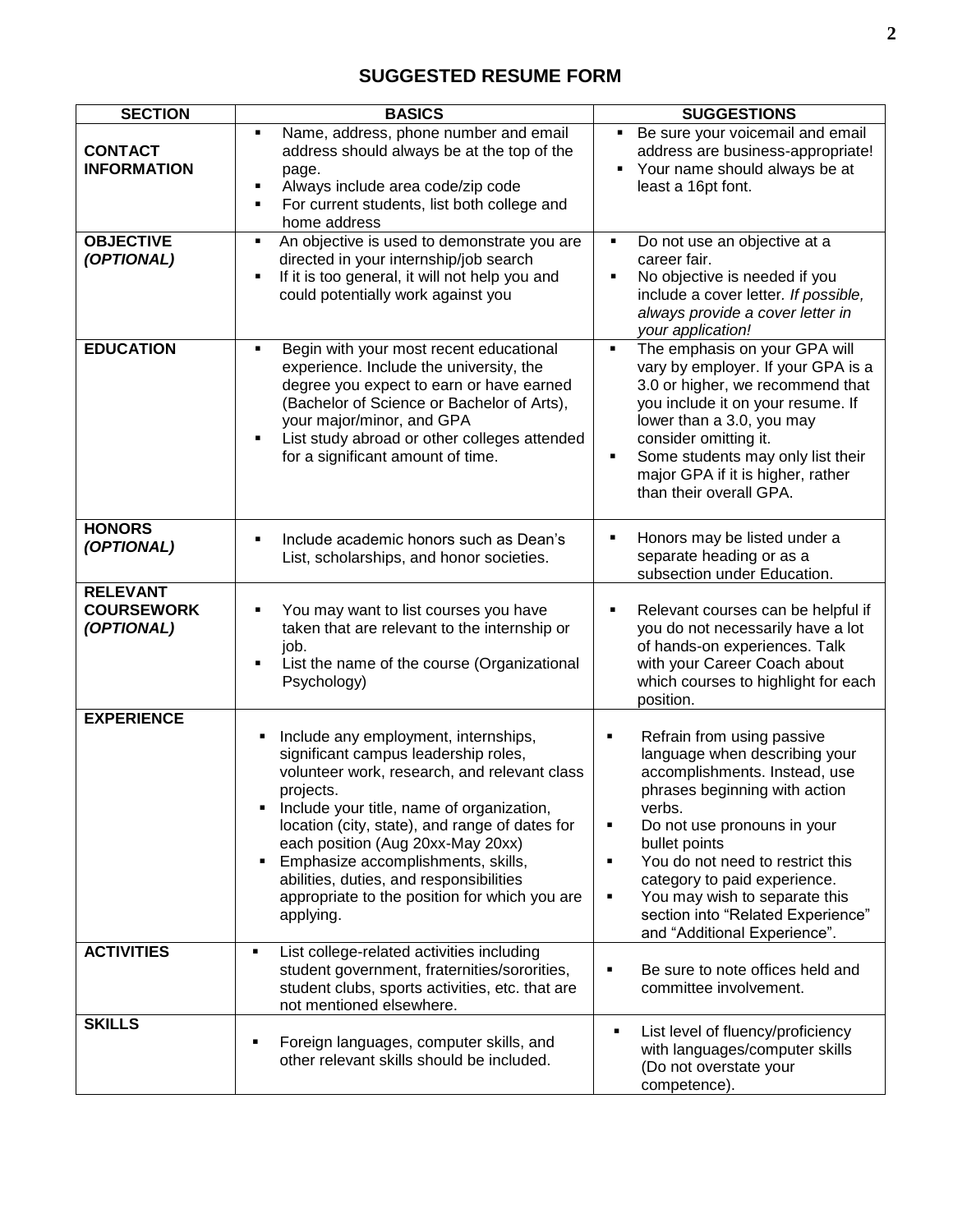# **RONALD RESUME**

**Current Address:** Rresume@email.sc.edu | (803) 555-5555 **Permanent Address: Permanent Address:** 

1111 Columbia Road 2222 Brown Road Columbia, SC, 29208 Charlotte, NC 28226

**EDUCATION**

# **University of South Carolina; Columbia, SC**

*Bachelor of Arts in Sociology, Minor in Political Science*; May 20xx Overall GPA: 3.25, Dean's List: 2 Semesters

**Study Abroad:** Universidad Veritas; San Jose, Costa Rica; Spring 20xx

# **RELEVANT COURSEWORK**

Juvenile Delinquency Information Technology and the Human Services Legal Aspects of Social Welfare Children and Family Services

Social Welfare Policy Diversity in the Workplace State and Local Government

# **RELATED EXPERIENCE**

**Boys and Girls Club of the Midlands**, Columbia, SC

*Teen Counselor***,** May 20xx-Present

- Develop activity programming and supervise 20+ preteens
- Assist children with homework and provide tutoring to students in variety of subjects
- Organize educational programs such as "Passport to Manhood ™ " and "CareerLaunch™ "

# **Three Rivers Behavioral Health**, Columbia, SC

*Volunteer*, May-August 20xx

- Shadowed KEYS (Knowledge and Excellence for Your Success) Counselor during outpatient sessions
- Gained a better understanding of working with troubled teens in a mental health facility

# **YMCA**, Columbia, SC

*Childcare Coordinator/ Volunteer Counselor***,** summers, 20xx, 20xx

- Facilitated bi-weekly meetings with four other counselors to plan weeklong summer camps for community children
- Provided educational activities for approximately sixty fifth-grade students to increase skills in reading and math
- Supported childcare function for families in need of daycare assistance
- Identified caretakers and matched them with families
- Successfully coordinated over 75 placements for the summer program

# **ADDITIONAL EXPERIENCE**

**Development Office**, University of South Carolina-Columbia

*Office Assistant***,** August 20xx-Present

 Demonstrated attention to detail while completing clerical tasks including filing, mass mailing, photocopying, faxing, and data entry

**O' Charley's**, Columbia, SC

*Server***,** August 20xx-August 20xx

Assisted with training of 10 new employees

# **ACTIVITIES**

Active Minds, Member

Destigmatize mental illness and promote mental health awareness through peer contact

# **SKILLS**

Basic Spanish Proficient in SPSS; Microsoft Word, PowerPoint, Excel, Outlook; Adobe Photoshop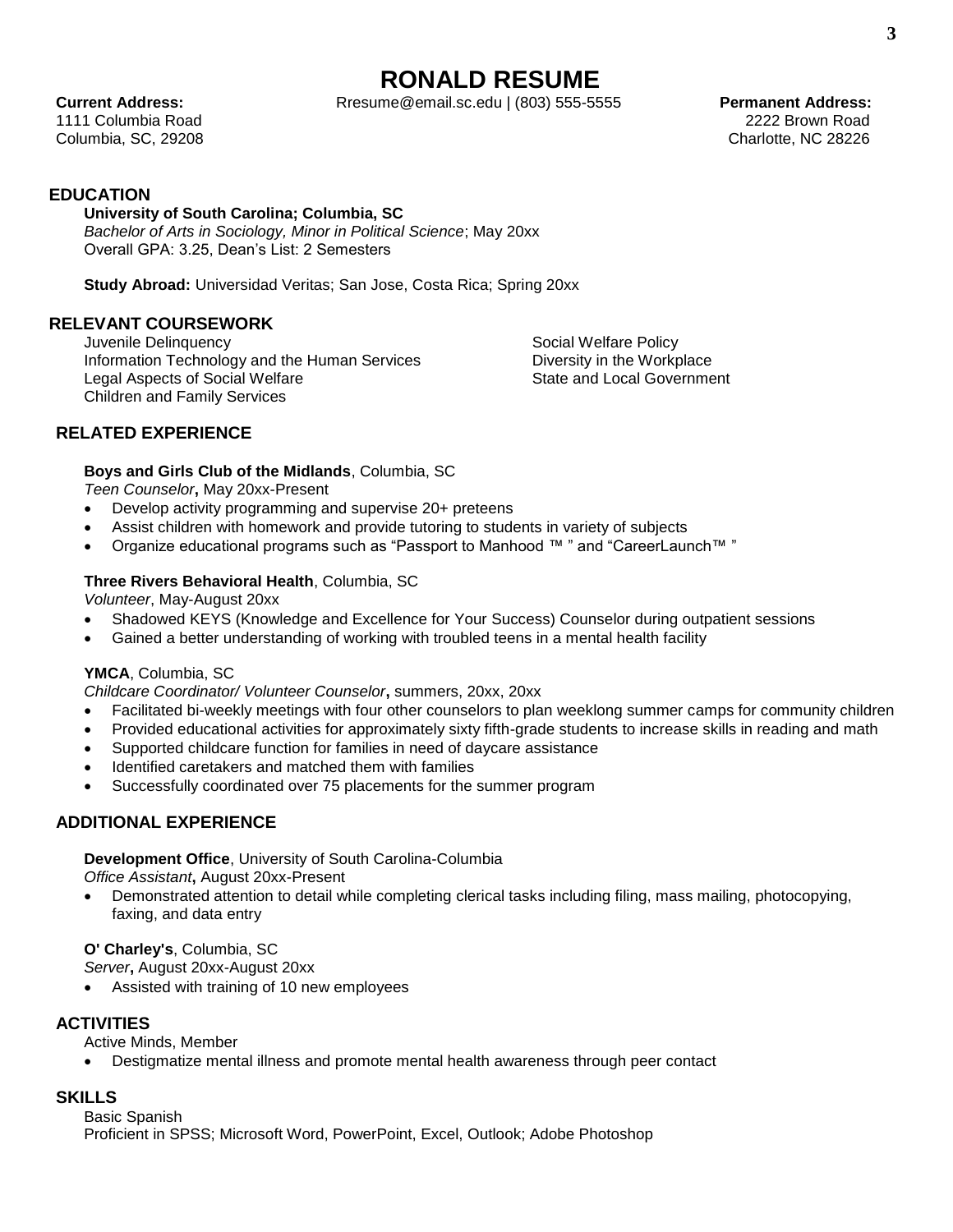# ACTION VERBS

*Utilize this list of action verbs when structuring your bullet points on your resume. These words are especially helpful when pointing out accomplishments on your resume. This list of transferable skills will also be helpful as you format your cover letters and in talking about your experiences during an interview.* 

#### **ANALYTICAL**

\_\_\_\_\_ analyzed \_\_\_\_\_ assessed \_\_\_\_\_ compared \_\_\_\_\_ critiqued \_\_\_\_\_ devised \_\_\_\_\_ diagnosed \_\_\_\_\_ estimated \_\_\_\_\_ evaluated \_\_\_\_\_ identified \_\_\_\_\_ interpreted data \_\_\_\_\_ investigated \_\_\_\_\_ made decisions \_\_\_\_\_ observed \_\_\_\_\_ predicted \_\_\_\_\_ projected \_\_\_\_\_ proved \_\_\_\_\_ researched \_\_\_\_\_ reviewed \_\_\_\_\_ screened solved problems \_\_\_\_\_ studied surveyed \_\_\_\_\_ tested thought critically \_\_\_\_\_ validated **COMMUNICATION** \_\_\_\_\_ communicated \_\_\_\_\_ conveyed

\_\_\_\_\_ debated \_\_\_\_\_ defined \_\_\_\_\_ described \_\_\_\_\_ drafted \_\_\_\_\_ edited explained \_\_\_\_\_ influenced interacted interviewed listened \_\_\_\_\_ persuaded \_\_\_\_\_ presented \_\_\_\_\_ promoted

- \_\_\_\_\_ published \_\_\_\_\_ read \_\_\_\_\_ reflected \_\_\_\_\_ reported \_\_\_\_\_ responded \_\_\_\_ spoke in public \_\_\_\_\_ summarized \_\_\_\_\_ translated \_\_\_\_\_ wrote **CREATIVE** \_\_\_\_\_ acted \_\_\_\_\_ advertised \_\_\_\_\_ authored \_\_\_\_\_ conceptualized
- \_\_\_\_\_ created \_\_\_\_\_ designed \_\_\_\_\_ developed \_\_\_\_\_ displayed \_\_\_\_\_ entertained \_\_\_\_\_ fashioned founded instituted \_\_\_\_\_ illustrated improvised innovated \_\_\_\_\_ performed \_\_\_\_\_ produced \_\_\_\_\_ promoted \_\_\_\_\_ shaped

#### **FINANCIAL**

- \_\_\_\_\_ allocated \_\_\_\_\_ appraised \_\_\_\_\_ audited \_\_\_\_\_ balanced \_\_\_\_\_ budgeted \_\_\_\_\_ calculated earned \_\_\_\_\_ forecasted \_\_\_\_\_ invested \_\_\_\_\_ merchandised \_\_\_\_\_ raised funds
- \_\_\_\_\_ projected \_\_\_\_\_ purchased

### **HELPING**

- \_\_\_\_\_ adapted \_\_\_\_\_ advised \_\_\_\_\_ assisted \_\_\_\_\_ coached \_\_\_\_\_ collaborated \_\_\_\_\_ counseled \_\_\_\_\_ demonstrated \_\_\_\_\_ educated \_\_\_\_\_ enabled \_\_\_\_\_ encouraged \_\_\_\_\_ facilitated \_\_\_\_\_ familiarized \_\_\_\_\_ fostered
- \_\_\_\_\_ guided \_\_\_\_\_ informed \_\_\_\_\_ mentored \_\_\_\_\_ served \_\_\_\_\_ supported \_\_\_\_\_ taught \_\_\_\_\_ tutored \_\_\_\_\_ trained \_\_\_\_\_ volunteered **LEADERSHIP** \_\_\_\_\_ assigned \_\_\_\_\_ approved \_\_\_\_\_ authorized \_\_\_\_\_ chaired \_\_\_\_\_ directed \_\_\_\_\_ delegated \_\_\_\_\_ enforced \_\_\_\_\_ evaluated \_\_\_\_\_ executed \_\_\_\_\_ facilitated founded handled a crisis  $\overline{\phantom{a}}$  hired \_\_\_\_\_ implemented \_\_\_\_\_ initiated \_\_\_\_\_ managed change \_\_\_\_\_ presided \_\_\_\_\_ recommended \_\_\_\_\_ recruited \_\_\_\_\_ strengthened supervised **ORGANIZATIONAL** \_\_\_\_\_ administered \_\_\_\_\_ categorized \_\_\_\_\_ collected \_\_\_\_\_ compiled \_\_\_\_\_ consolidated \_\_\_\_\_ coordinated \_\_\_\_\_ entered data \_\_\_\_\_ generated \_\_\_\_\_ implemented \_\_\_\_\_ increased \_\_\_\_\_ maintained \_\_\_\_\_ managed time \_\_\_\_\_ monitored \_\_\_\_\_ organized \_\_\_\_\_ planned \_\_\_\_\_ prioritized \_\_\_\_\_ processed \_\_\_\_\_ recorded \_\_\_\_\_ retrieved \_\_\_\_\_ scheduled \_\_\_\_\_ validated **PERSUASION**

\_\_\_\_\_ encouraged \_\_\_\_\_ influenced \_\_\_\_\_ mediated \_\_\_\_\_ motivated

| persuaded  |
|------------|
| negotiated |
| recruited  |
| sold       |

#### **TECHNICAL**

\_\_\_\_\_ assembled \_\_\_\_\_ calculated \_\_\_\_\_ computed \_\_\_\_\_ constructed \_\_\_\_\_ compiled \_\_\_\_\_ devised \_\_\_\_\_ engineered \_\_\_\_\_ installed \_\_\_\_\_ inspected \_\_\_\_\_ integrated \_\_\_\_\_ operated \_\_\_\_\_ overhauled \_\_\_\_\_ measured \_\_\_\_\_ programmed \_\_\_\_\_ remodeled \_\_\_\_\_ repaired \_\_\_\_\_ retrieved \_\_\_\_\_ screened \_\_\_\_\_ upgraded **ADDED VALUE**

- \_\_\_\_\_ adapted \_\_\_\_\_ enhanced
- \_\_\_\_\_ improved
- \_\_\_\_\_ maximized
- \_\_\_\_\_ minimized
- \_\_\_\_\_ shaped
- \_\_\_\_\_ streamlined
- \_\_\_\_\_\_ strengthened
- \_\_\_\_\_\_ supplemented
- \_\_\_\_\_ updated

# **RESEARCH**

\_\_\_\_\_ clarified \_\_\_\_\_ collected \_\_\_\_\_ critiqued \_\_\_\_\_ diagnosed \_\_\_\_\_ evaluated \_\_\_\_\_ examined \_\_\_\_\_ extracted \_\_\_\_\_ identified \_\_\_\_\_ inspected \_\_\_\_\_ interpreted interviewed \_\_\_\_\_ investigated \_\_\_\_\_ organized \_\_\_\_\_ reviewed \_\_\_\_\_ submitted \_\_\_\_\_ summarized \_\_\_\_\_ surveyed \_\_\_\_\_ systematized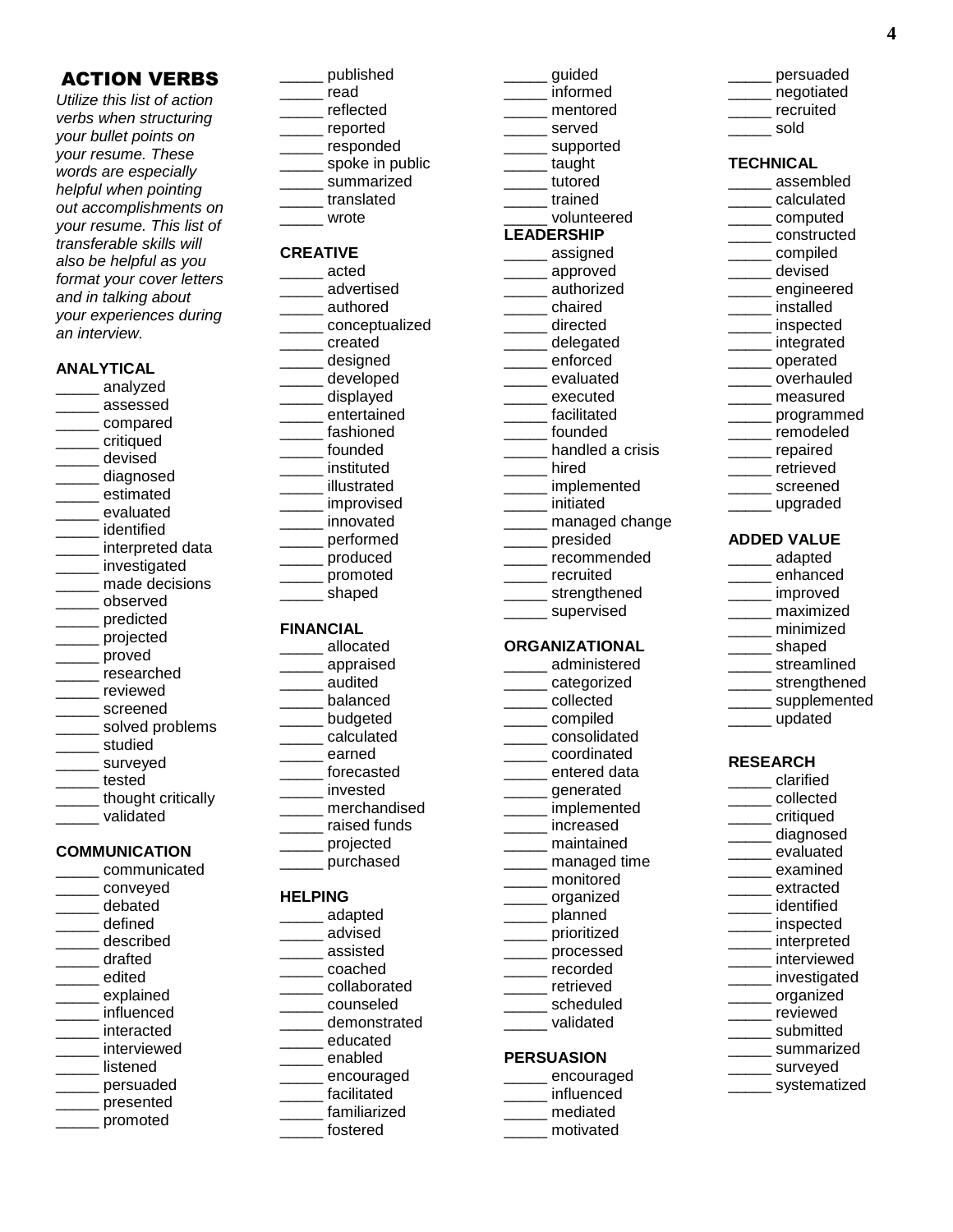# CREATING A SEPARATE REFERENCE PAGE

### Choosing your references:

- You should be able to provide a minimum of 3 professional references, but no more than 5.
- A professional reference might be a former supervisor, team leader, manager, or even co-worker.
- Brainstorm a list of people who can speak highly of your past work performance (job, class-work, or research related).

### Ask your references:

- Contact those designated and ask if they will give you a positive reference.
- *Never provide anyone's name to a potential employer as a reference without first asking if you may list them.*

# Gather Contact Information:

- **Make sure you have the proper spelling of:** 
	- o Your reference's name
	- o Company name
	- $\circ$  Official job title
	- o Address and phone number
- For your own use, you may also get an email address.

# Prepare references:

- To help your references speak intelligently about your background and strengths, you should provide them with a copy of your resume.
- **They should also know what your goals are** and the types of positions you are seeking.
- Notify your references of each position you apply for, and if possible include a copy of the job description.
- Some positions you are applying to may require a written reference in addition to a verbal reference. Make sure you let your references know if this is the case.

# Keep references informed:

- Notify your references about *each* position for which you are applying so they might anticipate a call and prepare to "sell" you based on the specifics of each position.
- **You pay provide them a copy of the job** description.

#### Thank your references:

 Notify references when you accept a position and send a thank-you letter.

# Susie Student

SS1111@email.sc.edu

USC P.O. Box 0000 9274 Whisper Ln Columbia, SC 29208 Charlotte, NC 28226 (803) 777-0000 (704) 777-7777

**Current Address: Permanent Address:**

# **References**

**Mr. Thomas (Tom) Smith Director** Citizens Against Sexual Assault (C.A.S.A.) 8981 Harden Street Columbia, SC 29205 (803) 555-5555

# **Mrs. Susan Brown**

Director of Residence Life University of South Carolina Columbia, SC 29208 (803) 777-7777 sbrown@csd.scarolina.edu

# **Dr. Phillip A. Jones**

Associate Professor Department of Psychology University of South Carolina Columbia, SC 29208 (803) 777-0000 pajnes@sc.edu

# **Ms. Francis Patterson**

Summer Staff Coordinator Camp Wildwood P.O. Box 590 Kings Mountain, NC 28746 (803) 333-3333

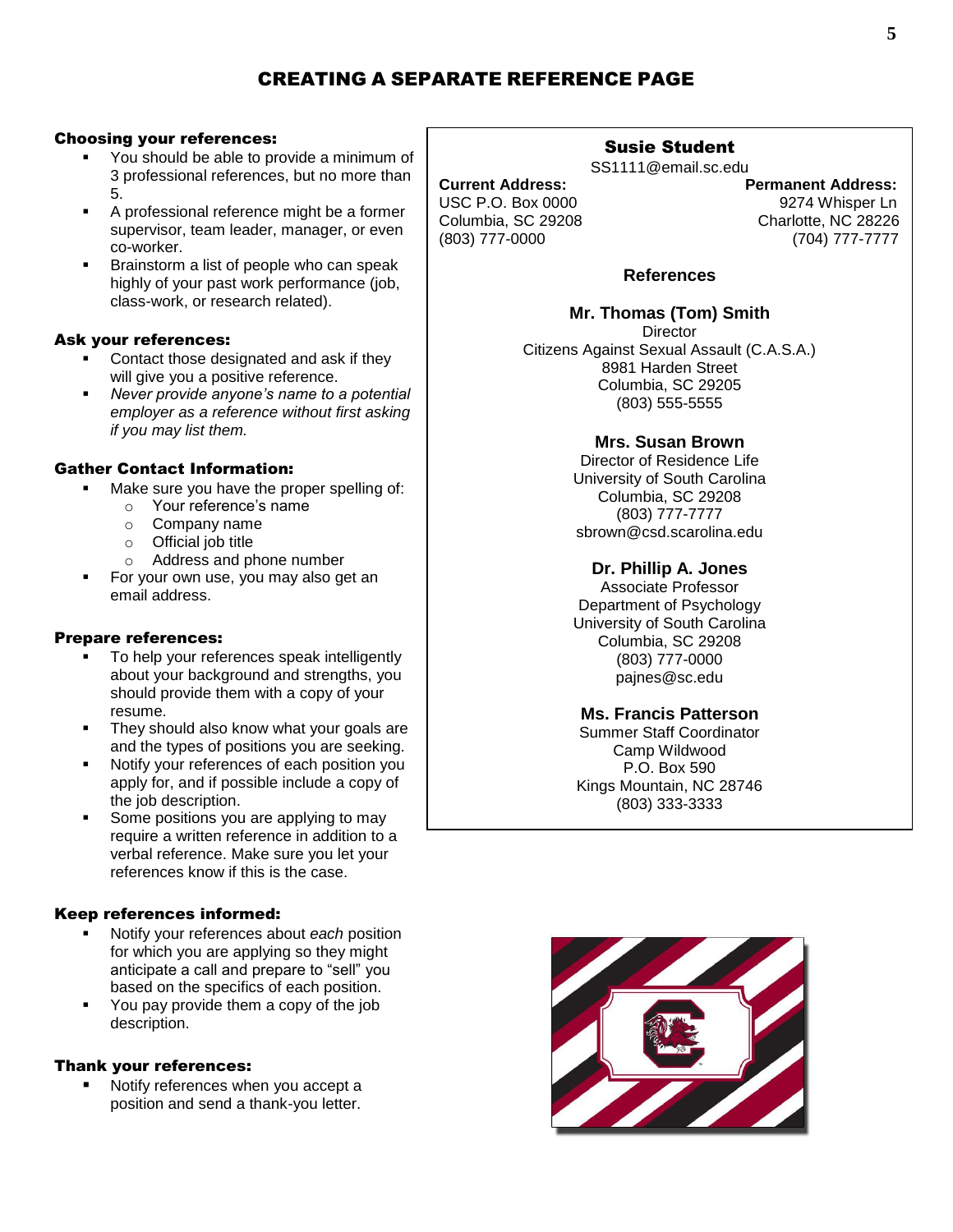# ADDITIONAL RESUME STYLES

You may be considering an internship or employment setting where a traditional resume (like the example in this packet) is not the only appropriate type of resume. *Talk to a Career Development Coach to determine if one of these additional resume styles is appropriate for your career goals.*

# FEDERAL RESUME

- A Federal resume provides your qualifications for a position in great detail.
	- Federal resumes are generally 2-5 pages in length and include similar language as the vacancy announcement.
- A Federal resume includes additional information not typically requested in the private sector, including:
	- Job Information (announcement number, title, series, and grade of the job you're applying for)
	- Personal Information (including SSN, country of citizenship, and reinstatement eligibility)

*See our tip sheet at [www.sc.edu/career/Pdf/federalresume.pdf](http://www.sc.edu/career/Pdf/federalresume.pdf) for more information.*

# CURRICULM VITAE (CV)

- A CV or Curriculum Vitae (meaning one's life in Latin) is generally preferred in these specific industries:
	- Academic, Scientific, Research, Teaching, Medical, Graduate program application, Grant & Fellowship application and International applications.
	- It is generally 2 or more pages in length and emphasizes an individual's qualifications and activities.
- There is no standard formatting for a CV.

*View our tip sheet at [www.sc.edu/career/Pdf/Vita.pdf](http://www.sc.edu/career/Pdf/Vita.pdf)*. *Set up an appointment with your Career Development Coach to structure your CV.* 

# CREATIVE RESUMES / ONLINE PORTFOLIOS

- You may be considering an industry where creativity is encouraged. A creative resume is one way to showcase your creativity and experience to a potential employer.
- Consider your audience when creating a resume that is not designed in the traditional format.
	- Include the same information you would on a traditional resume, just in a different format.
		- **Name and Contact information** 
			- **Education**
			- **Experience**
			- **Activities/Interests**
			- **Skills/Programs/Software**

# FUNCTIONAL / COMBINATION RESUME

- A functional resume allows you to group your work history by skills rather than in chronological order, for example:
	- **Sales and New Account Development**
	- Customer Relations
- A functional resume may be helpful for those who are in career transition, have employment gaps, or have too little experience when applying for jobs.
- A combination resume lists your skills and experience at the top of your resume, followed by your employment history.
	- This can be used to highlight skills you have that are relevant for the job you are applying too, while also providing a chronological work history.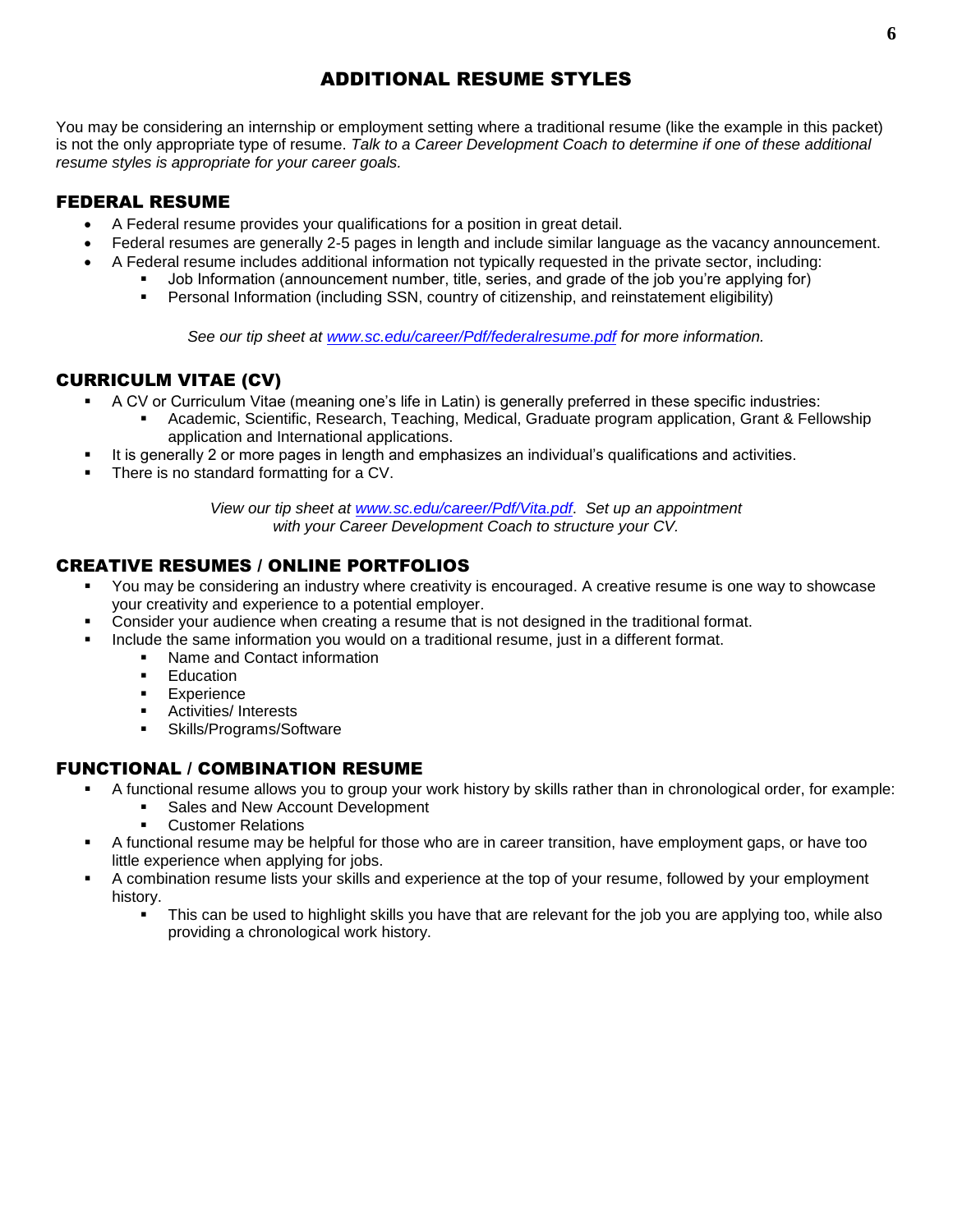# Cover Letters

A **cover letter** is an opportunity to demonstrate to an employer that you have researched their company and have relevant experiences that would benefit their company mission and the position they are hiring for. The purpose of the cover letter is to arouse the employer's interest and gain his/her attention to your application for employment.

When possible, a cover letter should always accompany your resume when applying for a position.

# TIPS FOR WRITING AN EFFECTIVE COVER LETTER

- Research the company and related positions to find the important skills needed for their industry.
	- a. Your goal is to match your skills, knowledge and traits with the position, company, and industry in your cover letter. To do this, you must have a strong understanding of what the company is looking for in an ideal candidate.
	- **b. Research facts about the company, their mission, vision, values, and current news and trends in their industry.**
- Always address the letter to the appropriate individual by name and professional title. This may involve calling HR to obtain a specific name.
	- a. If you are not able to obtain a name, address it to the apparent job title of the individual receiving your application, "Dear Hiring Manager" or "Dear Human Resources Director".
- Attract the employer's attention by beginning your cover letter with a strong statement.
	- a. Many employers receive hundreds of applications and you want yours to be the one that is remembered.
	- b. Develop a bridge or common bond between you and the employer. Tell how you learned of the organization and/or vacancy.
- Tell why you're interested in the employer. Indicate what you can do for the employer rather than what the employer can do for you.
	- a. You can combine this with your first paragraph when you are gaining their attention, or this can be a separate paragraph all on its own.
- Always thank the employer for their time and consideration.
	- a. If sending electronically, make sure you type "Sincerely" and print your name. An electronic signature is not expected.

# CONNECT COMPANY RESEARCH WITH YOUR EXPERIENCES

|                  | <b>Keywords from My</b><br><b>Research</b> | <b>My Life Experience</b> |
|------------------|--------------------------------------------|---------------------------|
| <b>SKILLS</b>    |                                            |                           |
| <b>KNOWLEDGE</b> |                                            |                           |
| <b>TRAITS</b>    |                                            |                           |